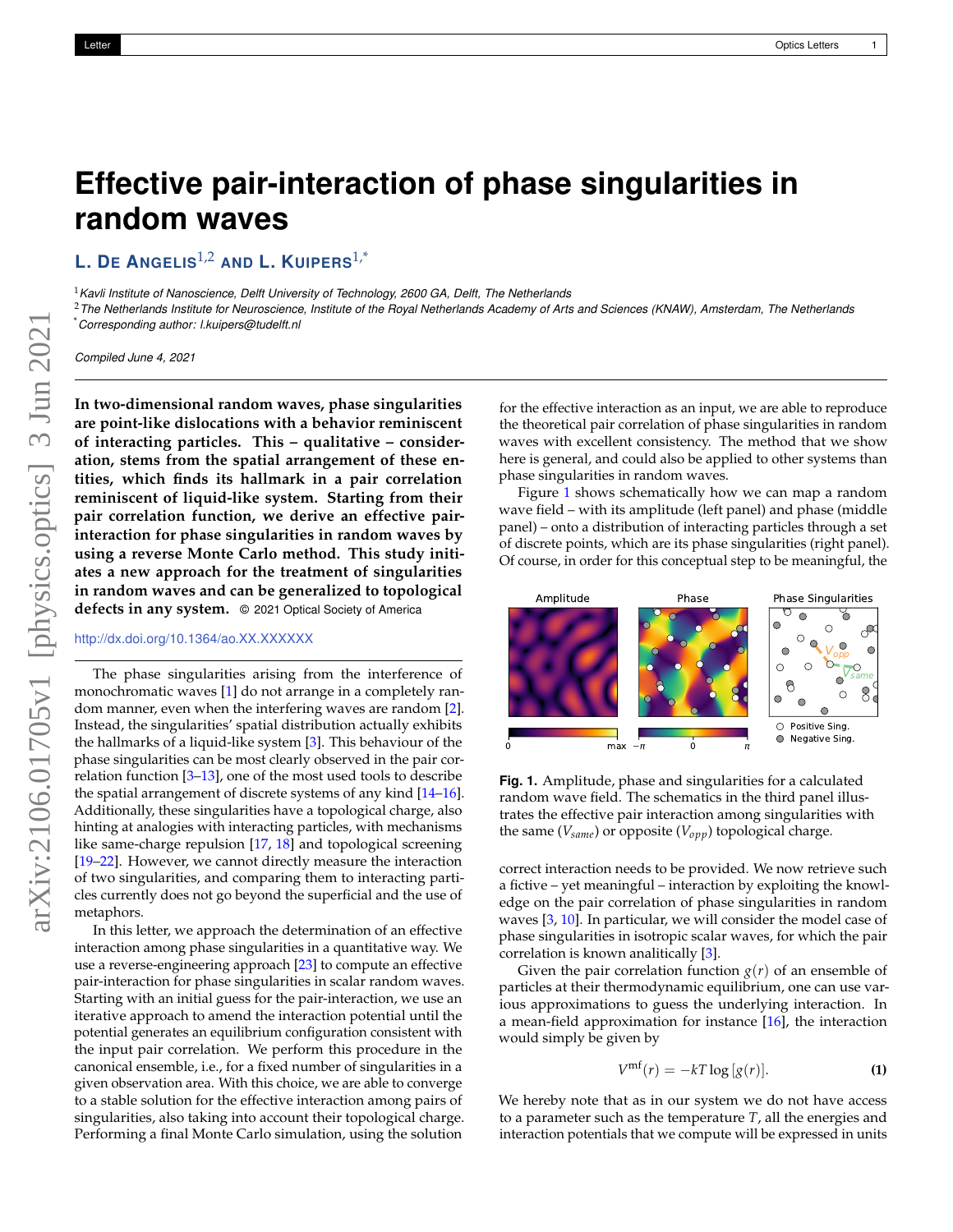of  $kT$ , i.e.,  $kT = 1$ . Although mean-field approximation can represent a good first step for a qualitative idea of the interaction in a system, it is a quite coarse approximation. Using the mean-field expression for the pair interaction to simulate the evolution of a system in a Monte Carlo simulation does typically not reproduce the expected equilibrium state, which should be consistent with the initial pair correlation  $g(r)$  [\[23\]](#page-3-10).

One interesting approach to obtain the actual pair interaction  $V(r)$  starting from a known pair correlation  $g<sup>th</sup>(r)$ , is to reverse engineer the problem of the Monte Carlo simulation. This method was already illustrated by Lyubartsev and Laaksonen in the context of ionic liquids physics [\[23\]](#page-3-10). The procedure consists of three main steps. As a first step, one needs to start a preliminary Monte Carlo simulation with a guessed interaction  $V^{(0)}(r)$ . Subsequently, when the simulated system reaches its final equilibrium configuration, one can measure its pair correlation function  $\langle g^{(0)} \rangle(r)$ . This pair correlation function can then be compared to the known  $g^{\text{th}}(r)$ . Based on the deviation  $\Delta\langle g^{(0)}\rangle$  between the measured and expected pair correlation, the interaction potential  $V^{(0)}(r)$  is suitably corrected, to obtain  $V^{(1)}(r) = V^{(0)}(r) + \Delta V^{(0)}(r)$ . By iterating this process one can then calculate

$$
V^{(j+1)}(r) = V^{(j)}(r) + \Delta V^{(j)}(r),
$$
 (2)

until ∆*V* (*j*) (*r*) becomes negligible, and convergence is reached.

The key step in the potential retrieval is to determine the right correction ∆*V* (*j*) (*r*). This correction was elegantly demonstrated to depend on the covariance of the measured pair correlation function [\[23\]](#page-3-10). Explicitly, it is convenient to introduce the function  $S(r) = 2\pi r g(r)$  (valid for the 2D case), and expand it in its Taylor series in ∆*V* (*j*) (*r*):

<span id="page-1-0"></span>
$$
\Delta \langle S^{(j)} \rangle (r_{\alpha}) = \sum_{r_{\beta}} \frac{\partial \langle S^{(j)} \rangle (r_{\alpha})}{\partial V^{(j)}(r_{\beta})} \Delta V^{(j)}(r_{\beta}) + O(\Delta V^2).
$$
 (3)

If we omit the terms of order  $O(\Delta V^2)$ , Eq. [\(3\)](#page-1-0) is a system of linear equations in  $\Delta V^{(j)}(r_\beta)$ . The problem is then translated into finding the coefficients of this system of linear equations:

$$
A_{\beta}^{\alpha} = \frac{\partial \langle S^{(j)} \rangle (r_{\alpha})}{\partial V^{(j)}(r_{\beta})}.
$$
 (4)

Interestingly, by explictly writing the ensamble average  $\langle \cdot \rangle$ , one finds that these parameters depend on the covariance of *S*:

$$
A_{\beta}^{\alpha} = \frac{\partial(r_{\alpha})}{\partial V^{(j)}(r_{\beta})} \left[ \frac{\int dq S_{q}^{(j)}(r_{\alpha}) \exp \left[ -\sum_{r_{\gamma}} V^{(j)}(r_{\gamma}) S_{q}^{(j)}(r_{\gamma}) \right]}{\int dq \exp \left[ -\sum_{r_{\gamma}} V^{(j)}(r_{\gamma}) S_{q}^{(j)}(r_{\gamma}) \right]} \right]
$$
  
= 
$$
- \left[ \langle S^{(j)}(r_{\alpha}) S^{(j)}(r_{\beta}) \rangle - \langle S^{(j)}(r_{\alpha}) \rangle \langle S^{(j)}(r_{\beta}) \rangle \right].
$$
  
(5)

Knowing the parameters  $A^{\alpha}_{\beta}$ , solving the system of linear equa-tions of Eq. [\(3\)](#page-1-0) yields the corrections  $\Delta V^{(j)}(r)$ .

This algorithm was validated for systems of particles in three dimensions, both with and without the presence of a charge [\[23\]](#page-3-10). When charge is present, it is convenient to split the problem in two subproblems, one for with the same charge, with pair correlation  $g_{\text{same}}(r)$  and pair interaction  $V_{\text{same}}(r)$ , and one for particles with opposite charge, with  $g_{opp}(r)$  and  $V_{opp}(r)$ . Since

topological charge is relevant for the spatial distribution of phase singularities in random waves, and it is known that  $g_{\text{same}}(r) \neq$  $g_{opp}(r)$  [\[10\]](#page-3-11), we here make this distinction.

With the recipe for the iterative procedure, we use the theoretical pair correlation function of phase singularities in random waves [\[3\]](#page-3-2) to retrieve their effective interaction. We perform the retrieval considering in parallel both cases of same and opposite topological charge interaction. Typically the mean-field potential is a good choice as a starting guess of the interaction potential  $V^{(0)}(r)$  [\[23\]](#page-3-10). Including the topological charge, there would be two mean-field potentials:

$$
V_{\text{same}}^{\text{mf}}(r) = -\log \left[ g_{\text{same}}(r) \right], \quad V_{\text{opp}}^{\text{mf}}(r) = -\log \left[ g_{\text{opp}}(r) \right], \quad \text{(6)}
$$

for same and oppositely charged pairs, respectively. For the case of phase singularities, this choice of using the mean-field approximation does not lead to stable Monte Carlo simulations in a finite simulation box. This is due to the long-range correlations in  $g_{\text{same}}(r)$  and  $g_{\text{opp}}(r)$ , which result in long-range oscillations in the corresponding mean-field potentials. Such oscillations make it more energetically favorable for singularities to be at a fixed distance and as a result the corresponding Monte Carlo simulation tend to form an ordered pattern with singularities. This results in a  $g(r)$  too far from the expected  $g^{th}(r)$ to be handled by the retrieval algorithm, based on perturbation theory. We find that truncating these oscillations, e.g. setting  $V(r > r_c) = 0$ , solves this convergence issue. We checked that within a reasonable range that allows us to retain the interaction below the typical inter-singularity distance ( $r_c > 0.5$ ) while cutting the long-range oscillations ( $r_c$  < 3), the specific choice of  $r_c$ does not impact the final result.

In our study we do not allow for creation and annihilation of pairs of phase singularities and therefore do not allow for fluctuations of their average density. Further developments on this topic could include creation/annihilation events, which do not necessarily result in density fluctuations [\[24\]](#page-3-12). Practically, we set the density of singularities to be equal to its theoretical average value:  $d = \pi/\lambda^2$ , where  $\lambda$  is the wavelength of the wave field [\[3\]](#page-3-2), which we set to unity for convenience.

At every step *j* of the potential retrieval procedure, we perform a full Monte Carlo simulation of the system, based on the interaction potentials  $V^{(j)}_{\text{same}}(r)$  and  $V^{(j)}_{\text{opp}}(r)$ . Given these pair interactions of the system, we run a Monte Carlo simulation to compute its final state at equilibrium [\[16\]](#page-3-5). The Monte Carlo simulation is carried in a square region of side  $L = 10$  ( $\lambda = 1$ ) with periodic boundary conditions. We note that we performed preliminary simulations with different sizes of the simulation box (*L* = 5, 10, 20) and verified that this size does not affect the final results. The simulation box contains a number of particles  $N = \rho/L^2 = 314$ , where  $\rho$  is the expected average density of singularities in isotropic random waves [\[3\]](#page-3-2). To initialize the simulation, such particles are arranged in a square lattice with a pitch *a* ≈ *L*/ *N*, perturbed with additive random displacements ∆*x* and ∆*y* uniformly distributed in [−*a*/4, *a*/4]. Subsequently, the simulation is carried by proposing at each Monte Carlo step a displacement ∆*r* for the particle located at *r<sup>i</sup>* . We compute the difference in energy ∆*E* corresponding to this change

$$
\Delta E = \sum_{k \in \text{ system}} \left[ V^{(j)}(r_i + \Delta r - r_k) - V^{(j)}(r_i - r_k) \right], \quad \text{(7)}
$$

and accept the change with a probability

$$
p_{\rm acc} = \min\left[1, \exp\left(-\frac{\Delta E}{kT}\right)\right].
$$
 (8)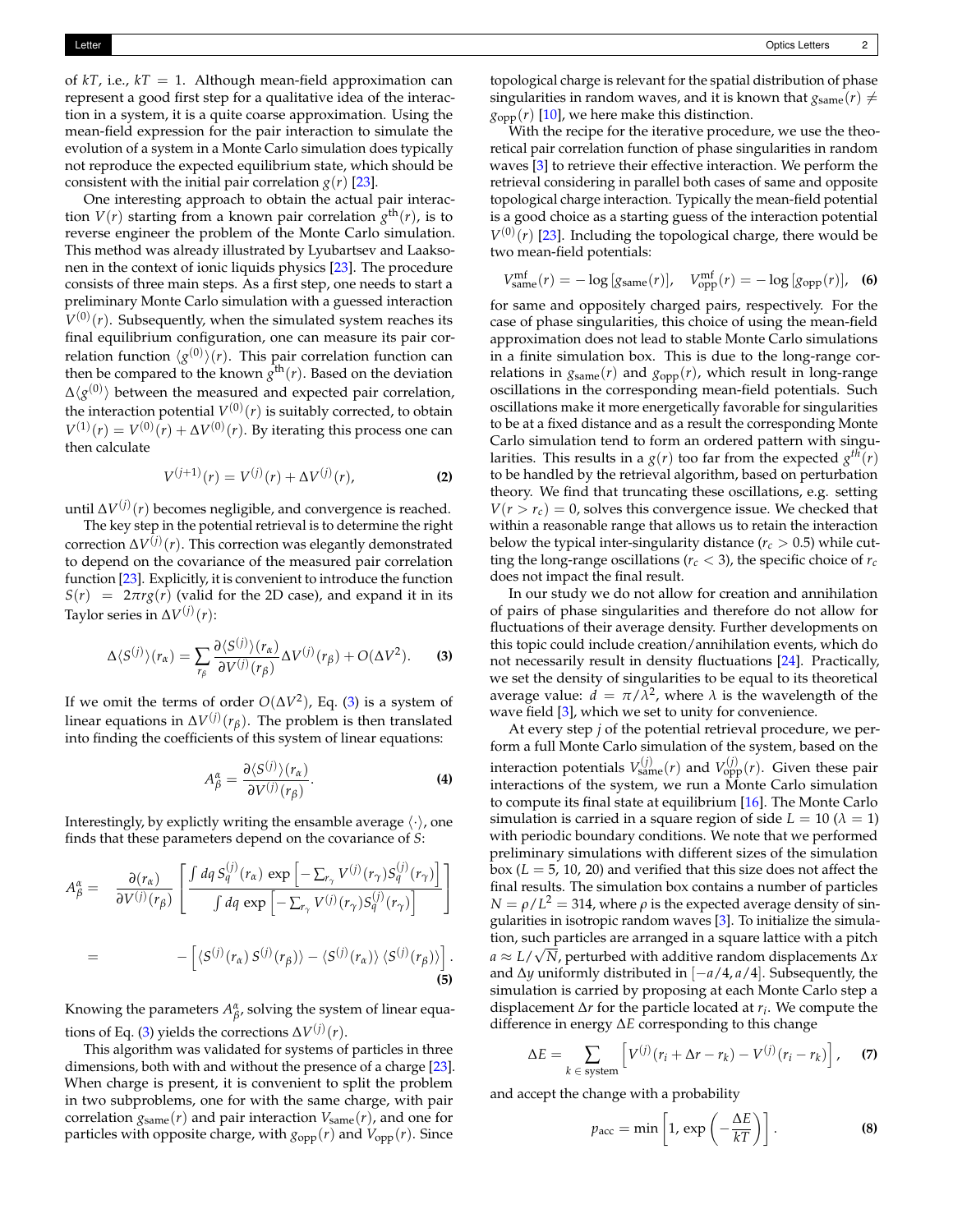<span id="page-2-0"></span>

**Fig. 2.** Overview of the retrieval of the effective potential between same-charge (A) and opposite-charge (B) singularities. The main plots display a close look on the main features of the two interaction potentials, whereas the insets depict their entire behavior. The color palettes in both panels represent the iteration number, from light colors  $(j = 0)$  to dark ones (up to  $j = 100$ ). The black solid lines indicate the initial potential, and the black arrows highlights the point at which it is truncated compared to the mean field potential. The data for each iteration is available at [\[25\]](#page-3-13).

This is a notorious method, known as the Metropolis algorithm [\[16\]](#page-3-5). The total energy of the system is monitored after each Monte Carlo step, and it is used to determine if the equilibrium configuration has been reached. This we estimate as the moment in which the total energy does not exhibit significant changes rather than statistical fluctuations. For each Monte Carlo simulation we perform  $10<sup>7</sup>$  Monte Carlo steps, and typically we observe that the equilibrium configuration is reached after approximately  $10^5$  Monte Carlo steps (not shown).

Figure [2](#page-2-0) presents an overview of the outcome of our iterative procedure for the retrieval of the effective interaction among phase singularities in random waves. The green and orange lines are the resulting potentials after each iteration *j*, changing from light to dark colors as *j* is increased (only one in every ten iteration is shown). On the left we depict the interaction potential among same-charge singularities, while on the right the interaction among oppositely charged ones is displayed. From both plots, we can observe how after a few tens of iterations the algorithm starts converging to a stable solution. Interestingly, the oscillations in  $V(r)$  that we forcefully suppressed in the starting potential  $V^{(0)}$ , reappeared as a result of the potential retrieval. In Fig. [2](#page-2-0) we can see how for the lighter colors (first iterations)  $V(r > 2) = 0$ , due to the initial truncation. The differences between the mean-field potential and the final  $V(r)$ are interesting, and are actually crucial for the retrieved potential to reproduce the behavior of singularities in random waves. One clear difference in both  $V_{\text{same}}(r)$  and  $V_{\text{opp}}(r)$  is that the average value around which the potential oscillates as a function of *r* is not fixed at 0 as in the mean-field approximation. This average value decreases as  $r$  is increased for  $V_{\text{same}}(r)$ , whereas it increases with  $r$  for  $V_{opp}(r)$ . This is especially clear from the first dip in  $V_{\text{same}}(r)$ , which has been significantly lifted by the retrieval procedure. One might notice that as *r* increases,  $V_{\text{same}}(r)$  approaches a negative value. We stress that this value should not be attributed any particular meaning, as interaction potentials - as opposed to correlation functions - are defined up to a constant. With respect to  $V_{opp}(r)$ , the additional clear difference implemented by the retrieval algorithm is the higher contrast between the first dip and its value at  $r = 0$ .

In both cases of  $V_{\text{same}}(r)$  and  $V_{\text{opp}}(r)$ , most of the changes happen in proximity of the first dip in the potential, which is indeed the most relevant as it dominates the nearest-neighbors interaction. It is not immediately obvious how to interpret the oscillations that follow the first dip, and it might be interesting to further investigate on this feature in the future. In this context it is important to point out that these oscillations can also be observed in the effective-interaction description of an ionic-liquid in a polarizable solvent [\[23\]](#page-3-10).

The prime test to perform in order to verify the validity of the interaction potential that we computed in this section, is to perform a final Monte Carlo simulation based on this interaction, and to compare the equilibrium configuration of this simulation with the theoretical spatial distribution of phase singularities in random waves. Figure [3](#page-3-14) directly compares the pair distribution functions computed on the outcome of the Monte Carlo simulation with the theoretical curves  $g^{th}(r)$ , for both same-charge and opposite-charge singularities. In both cases we observe a very good agreement, certifying that the retrieved potential is the one that can reproduce the spatial correlation of phase singularities in random waves.

We use the comparison between the measured pair correlations and the theoretical ones also as a way to quantify the convergence of our iterative algorithm. Precisely, we consider the total residual  $R[g^{(j)}]$  of the observed pair correlations  $g^{(j)}(r)$ with respect to their expectation values  $g<sup>th</sup>(r)$ :

$$
R[g^{(j)}] = \frac{1}{N_{\alpha}} \sum_{r_{\alpha}} \frac{|g^{(j)}(r_{\alpha}) - g^{\text{th}}(r_{\alpha})|^2}{\sigma[g^{(j)}(r_{\alpha})]^2},
$$
(9)

where *N<sup>α</sup>* is the available number of discrete radii *rα*, and  $\sigma[g^{(j)}(r_{\alpha})]$  the uncertainty on each observed  $g^{(j)}(r_{\alpha})$ , estimated with the standard deviation on independent sampling of the equilibrium configuration of the Monte Carlo simulation. Figure [4](#page-3-15) shows the total residual *R* for each iteration *j*. As we can see, a reasonable convergence is already obtained for  $j \approx 60$ .

We demonstrated how phase singularities in random waves can be thought of as of interacting particles, not only qualitatively, but also quantitatively. The results of this letter are shown